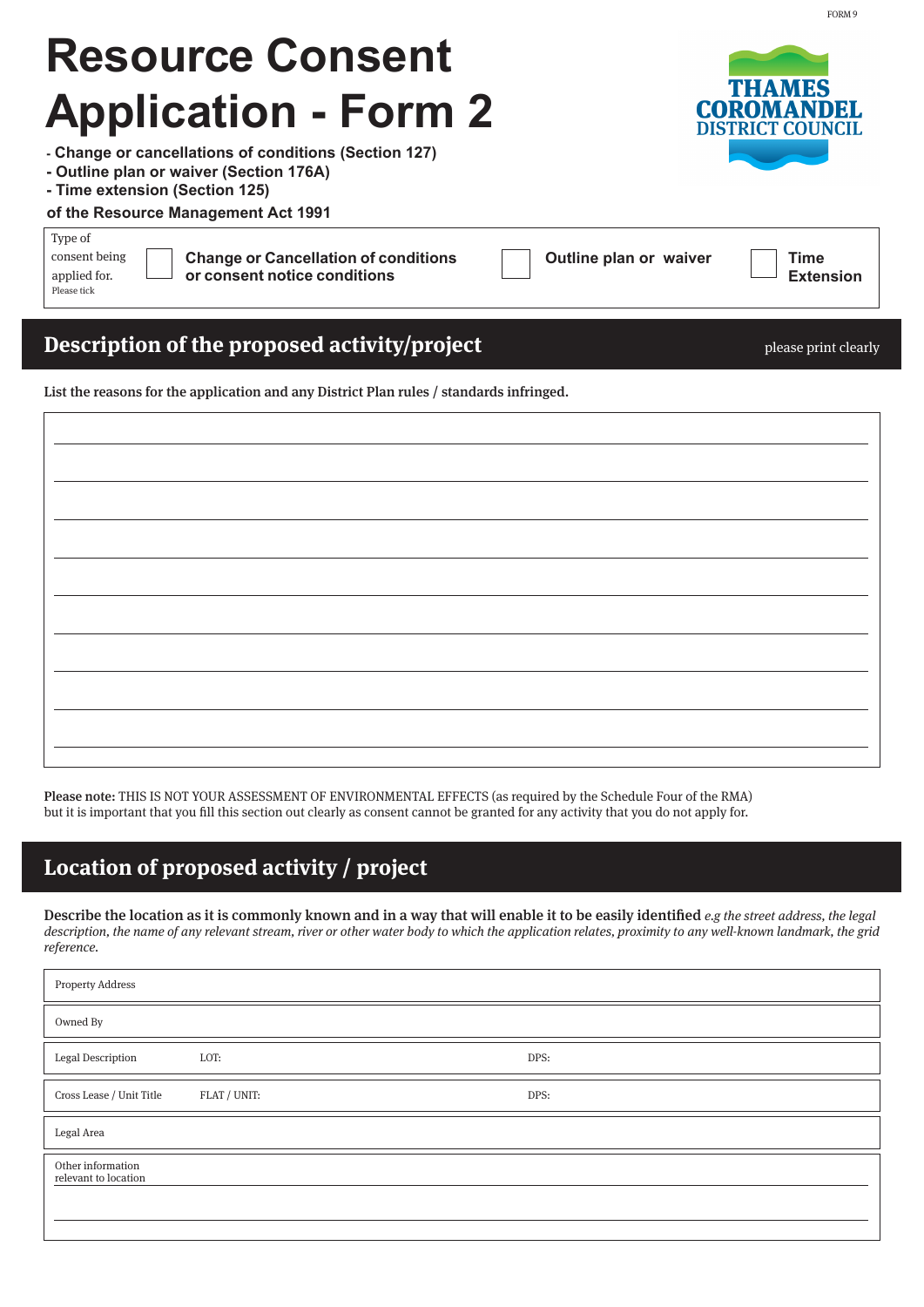# **Applicant details**

#### Applicant

| Applicant                      |                              |               |
|--------------------------------|------------------------------|---------------|
| Postal<br>Address              |                              |               |
| Phone no.<br>include area code | Fax no.<br>include area code | Mobile<br>no. |
| Email<br>Address               |                              |               |

### **Agent or nominated contact** if different from applicant

| Agent or Nominated<br>Contact name(s) |                              |               |
|---------------------------------------|------------------------------|---------------|
| Postal<br>Address                     |                              |               |
| Phone no.<br>include area code        | Fax no.<br>include area code | Mobile<br>no. |
| Email<br>Address                      |                              |               |

# **Owner / occupier of the land to which the resource consent will apply** if different from applicant

| Owner/<br>Occupier name(s)     |                              |               |
|--------------------------------|------------------------------|---------------|
| Postal<br>Address              |                              |               |
| Phone no.<br>include area code | Fax no.<br>include area code | Mobile<br>no. |
| Email<br>Address               |                              |               |

## **Addresses for correspondence & payment / invoices**

|                                                          | All Correspondence (excluding invoices) sent to: |                |                                    |  |  |  |  |
|----------------------------------------------------------|--------------------------------------------------|----------------|------------------------------------|--|--|--|--|
| <b>APPLICANT</b>                                         | AGENT/NOMINATED CONTACT                          |                | OWNER/OCCUPIER                     |  |  |  |  |
| Person Paying for this consent invoices will be sent to: |                                                  |                |                                    |  |  |  |  |
| <b>APPLICANT</b>                                         | AGENT/NOMINATED CONTACT                          |                | OWNER/OCCUPIER                     |  |  |  |  |
|                                                          | <b>Additional consents required?</b>             |                |                                    |  |  |  |  |
|                                                          |                                                  |                |                                    |  |  |  |  |
| <b>Building Consent</b>                                  | <b>YES</b>                                       | N <sub>O</sub> | Details or Consent No.<br>if known |  |  |  |  |
| <b>Liquor Licence</b>                                    | <b>YES</b>                                       | N <sub>O</sub> | Details or Consent No.<br>if known |  |  |  |  |
| <b>Environment Waikato</b>                               | <b>YES</b>                                       | N <sub>O</sub> | Details or Consent No.<br>if known |  |  |  |  |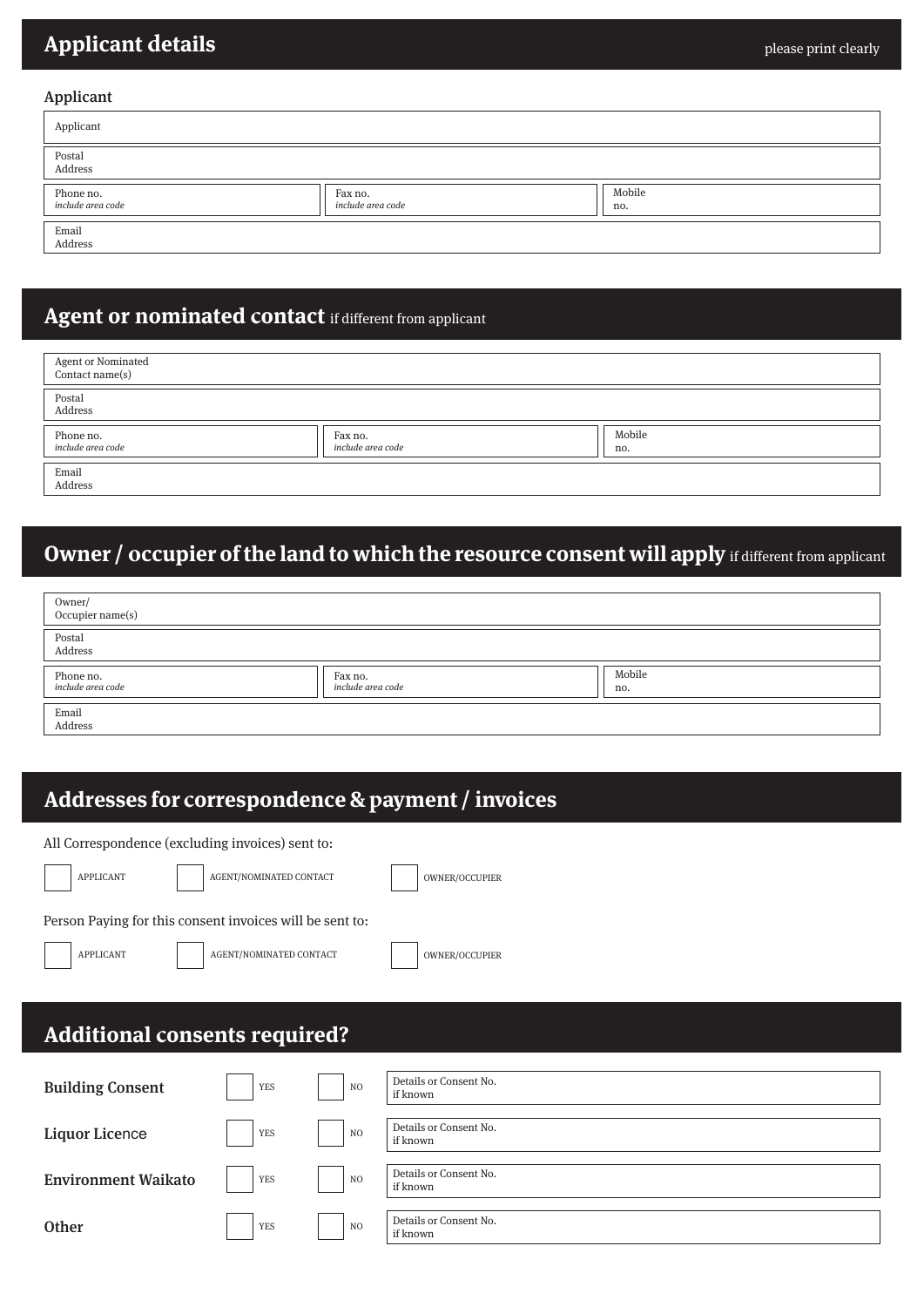| <b>Pre-application information</b>                                                                                                                                                                                               |  |  |  |  |  |  |
|----------------------------------------------------------------------------------------------------------------------------------------------------------------------------------------------------------------------------------|--|--|--|--|--|--|
| Have you received pre-application information or had a pre-application meeting regarding this proposal<br><b>YES</b><br>N <sub>O</sub><br>from the Council? If YES, provide the name of the staff member(s)                      |  |  |  |  |  |  |
| Staff Member(s)<br>Date of<br>Meeting<br>name<br>YYYY                                                                                                                                                                            |  |  |  |  |  |  |
| Site visit requirements                                                                                                                                                                                                          |  |  |  |  |  |  |
| As landowner and with the consent of any occupiers or lessees, I agree to Council staff or authorised consultants visiting the site, which is the subject<br>of this application, for the purpose of assessing this application. |  |  |  |  |  |  |
| If the applicant is not the land owner please provide the landowners or person authorised to sign on behalf of the landowner                                                                                                     |  |  |  |  |  |  |
| Full<br>Name                                                                                                                                                                                                                     |  |  |  |  |  |  |
| Date (DD/MM/YYYY)<br>Signature                                                                                                                                                                                                   |  |  |  |  |  |  |

Provide details of any entry restrictions or health and safety concerns that Council staff should be aware of e.g. dogs, locked gates etc.

| <b>Attachments</b>                                                                                                                                                                        |                                                                                                                                                                                                                                                                                                                                    |
|-------------------------------------------------------------------------------------------------------------------------------------------------------------------------------------------|------------------------------------------------------------------------------------------------------------------------------------------------------------------------------------------------------------------------------------------------------------------------------------------------------------------------------------|
| A completed and signed application form                                                                                                                                                   | The written approval of any Affected Person(s). Refer the Affected Person(s) Written<br>Approval Form (Form 8A).                                                                                                                                                                                                                   |
| A current Certificate of Title<br>(less than 3 months old)                                                                                                                                | Any other information required to allow this application to be adequately assessed<br>against the relevant assessment criteria set out within the District Plan. You may wish to<br>discuss these requirements with Council's Duty Planner before lodging the application.                                                         |
| Scaled Site Plan, Floor Plan, Elevations and<br>any other relevant plans (2 copies)                                                                                                       |                                                                                                                                                                                                                                                                                                                                    |
| An Assessment of Environmental Effects<br>(AEE), in accordance with the Fourth<br>Schedule of the RMA 1991. Refer to the<br>Planning Information Sheet No. 4 on how to<br>prepare an AEE. | <b>Please note:</b> Pursuant to section 88 of the RMA, the Council may reject the entire<br>resource consent application if the basic supporting information has not been supplied.<br>or is found to be inadequate. Please refer to Planning Information Sheet No. 3 for details on<br>resource consent information requirements. |
| Deposit Fee                                                                                                                                                                               |                                                                                                                                                                                                                                                                                                                                    |

The required deposit fee must be paid before any processing of the application will start (refer to the schedule for Resource Consent processing fees)

I enclose a deposit fee of \$ for the processing of this application

I/we understand that Council may invoice me for the actual and reasonable costs incurred in the processing of this application. Subject to my/our rights under sections 357B and 358 of the RMA to object to any costs, I/we undertake to pay all and future processing costs incurred by the Council. Without limiting the Council's legal rights, if any steps, including the use of debt collectors, are necessary to recover unpaid processing costs, I/we agree to pay all costs of recovering those processing costs. If this application is made on behalf of a trust (private or family), a society (incorporated or unincorporated) or a company, in signing this application I/we are binding the trust, society or company to pay all the above costs and guaranteeing to pay all the above costs in my/our personal capacity.